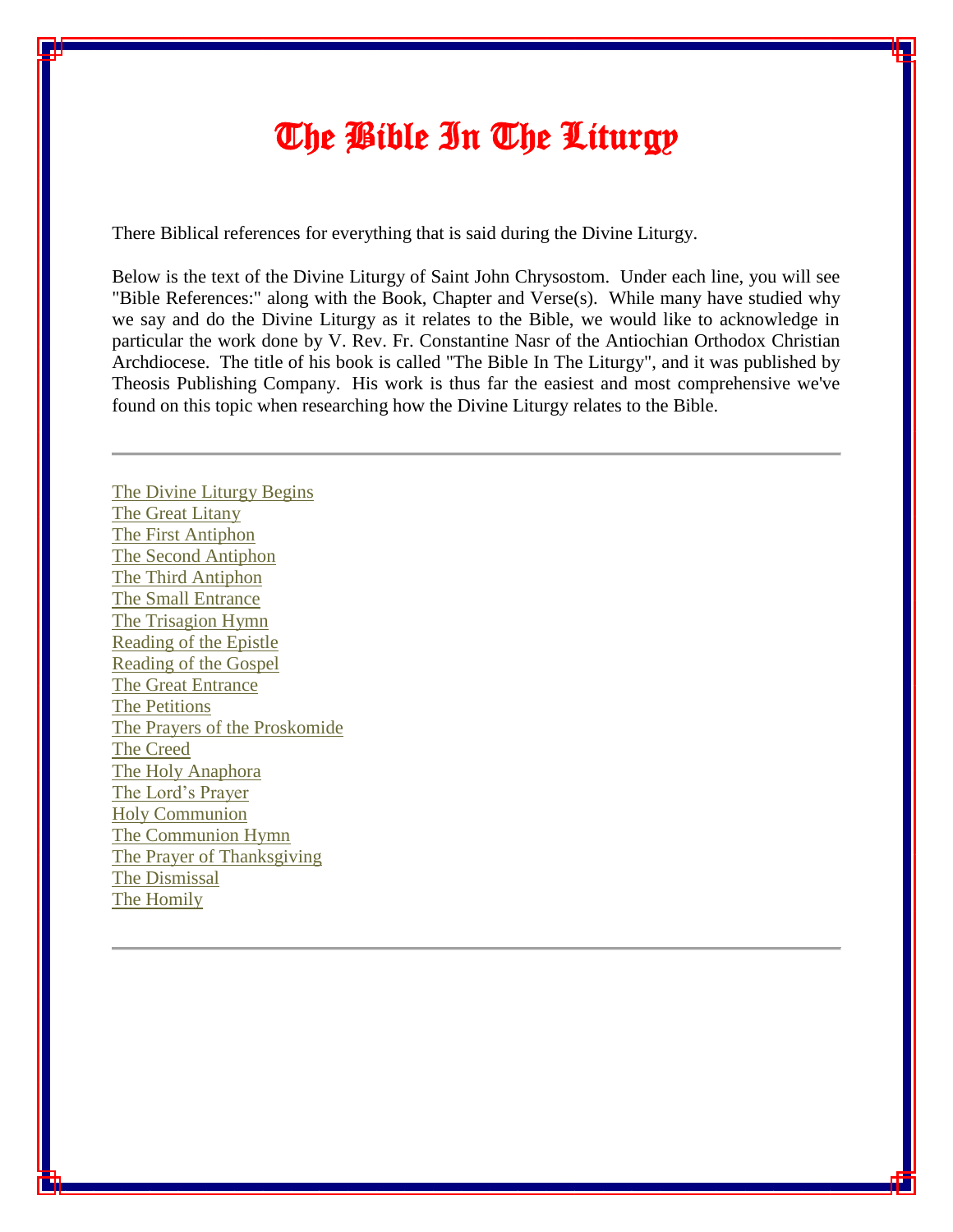# **The Divine Liturgy Begins**

**Deacon/Priest:** Bless, Master!

**Priest:** Blessed is the kingdom of the Father and the Son and the Holy Spirit, now and forever and to the ages of ages.

Bible References: Saint Mark 11:10, Saint Luke 22: 29 - 30, Ephesians 1:3, Saint Matthew 28:19

**Choir:** Amen. Bible References: Revelation 7:12, Revelation 3:14

#### **The Great Litany**

**Deacon/Priest:** In peace let us pray to the Lord.

 Bible References: Philippians 4: 6 - 7, Colossians 3:15, 2 Peter 3:14, Saint Luke 18:1, Ephesians 6:18

**Choir:** Lord, have mercy. Bible References: Psalms 51:1

**Deacon/Priest:** For the peace of God and the salvation of our souls, let us pray to the Lord. Bible References: Saint John 14:27, Romans 8:6, 14:17, Colossians 3: 1 - 2, Galatians 5:22, Psalms 29:11, 1 Thessalonians 5:9, 1 Peter 1: 3 - 5

**Choir:** Lord, have mercy. Bible References: Psalms 123:3

**Deacon/Priest:** For peace in the whole world, for the stability of the holy churches of God, and for the unity of all, let us pray to the Lord.

Bible References: 1 Timothy 2: 1 - 2, 2 Corinthians 11:28, Saint John 17: 20 - 23

**Choir:** Lord, have mercy. Bible References: Psalms 27:7

**Deacon/Priest:** For this holy house and for those who enter it with faith, reverence, and the fear of God, let us pray to the Lord.

Bible References: Psalms 84: 1 - 4, James 5:16

**Choir:** Lord, have mercy. Bible References: Saint Matthew 9:27

**Deacon/Priest:** For our Archbishop {Name}, the honorable presbyters, the deacons in the service of Christ, and all the clergy and laity, let us pray to the Lord. Bible References: 1 Peter 2:9, Hebrews 13:7

**Choir:** Lord, have mercy.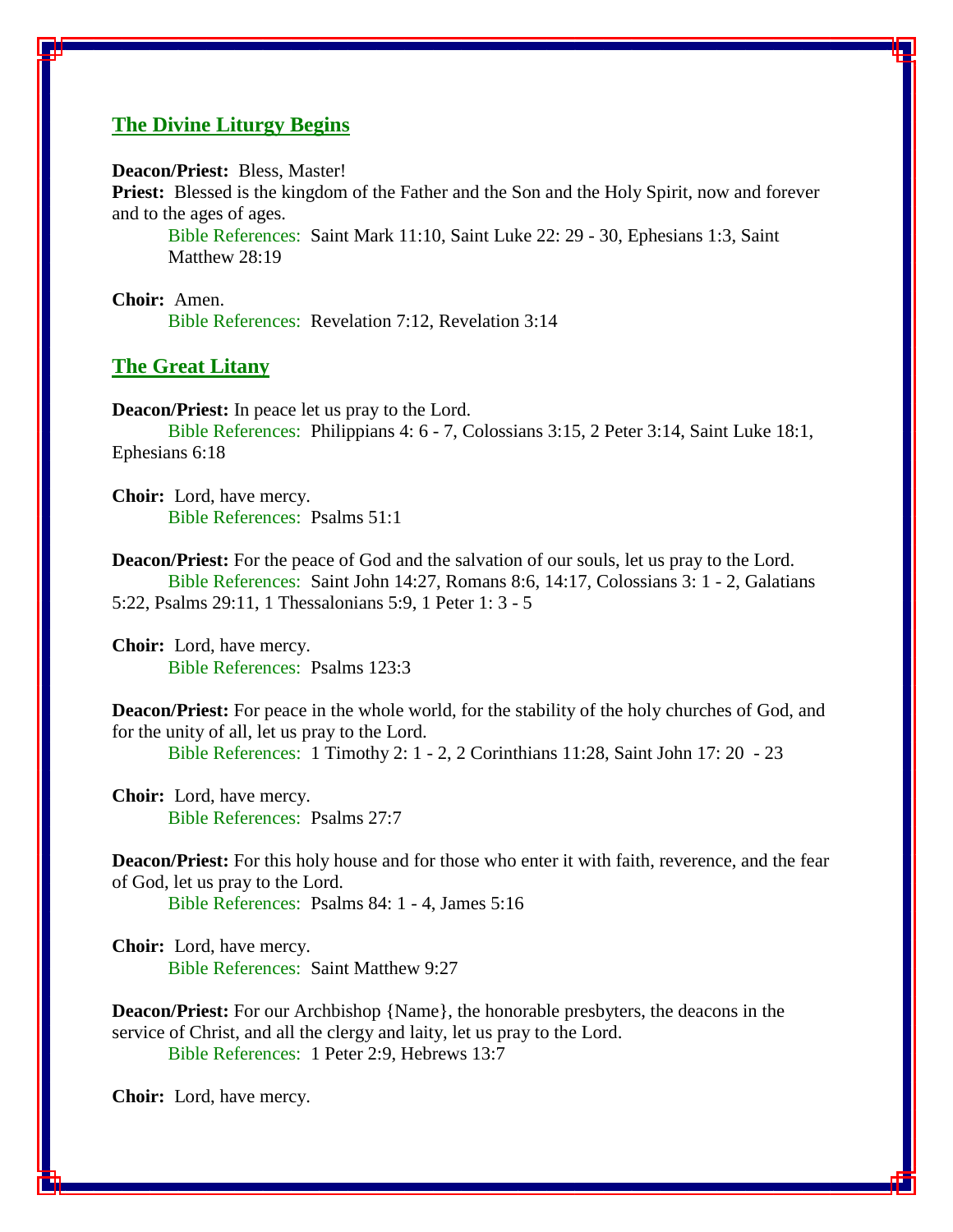Bible References: Saint Matthew 15: 22

**Deacon/Priest:** For the President of our country, for all civil authorities, and for the armed forces, let us pray to the Lord. Bible References: 1 Timothy 2:2

**Choir:** Lord, have mercy. Bible References: Saint Mark 10:47

**Deacon/Priest:** For this city, for every city and land, and for the faithful who live in them, let us pray to the Lord.

Bible References: Jeremiah 29:7, Psalms 122:7

**Choir:** Lord, have mercy. Bible References: Saint Luke 17:13

**Deacon/Priest:** For favorable weather, an abundance of the fruits of the earth, and temperate seasons, let us pray to the Lord.

 Bible References: Saint Matthew 6:33, Saint Matthew 7: 7 - 11, Acts 14:17, 3 Saint John 2, Psalms 33:7, Deuteronomy 12:10

**Choir:** Lord, have mercy. Bible References: Hebrews 4:16

**Deacon/Priest:** For travelers by land, sea, and air, for the sick, the suffering, the captives, and for their salvation, let us pray to the Lord.

Bible References: James 5:13, 1 Kings 8: 46 - 50

**Choir:** Lord, have mercy. Bible References: Saint Luke 18:13

**Deacon/Priest:** For our deliverance from all affliction, wrath, danger, and necessity, let us pray to the Lord.

 Bible References: Psalms 4:1, Psalms 25;16, Psalms 31:9, Saint Matthew 26:41, 1 Samuel 26:24

**Choir:** Lord, have mercy. Bible References: Psalms 30:10

**Deacon/Priest:** Help us, save us, have mercy upon us, and protect us, O God, by Your grace. Bible References: Saint Mark 9:22, Psalms 109:26, Psalms 106:47, Psalms 121:3, Hebrews 7:25, Psalms 25:20, Psalms 140:4, 1 Chronicles 16:35

**Choir:** Amen.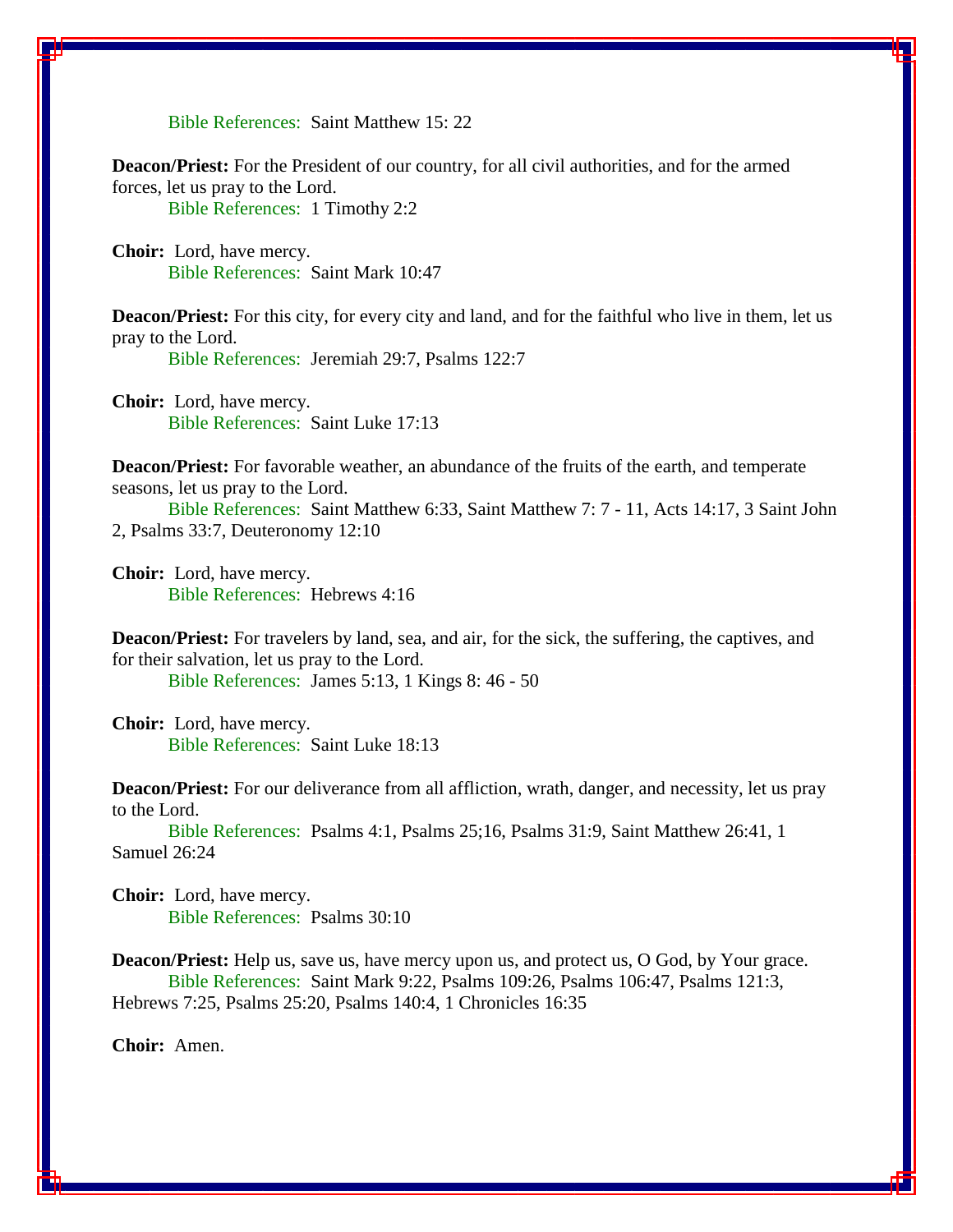**Deacon/Priest:** Remembering our most holy, pure, blessed, and glorious Lady, the Theotokos and ever virgin Mary, with all the saints, let us commit ourselves and one another and our whole life to Christ our God.

Bible References: Saint Luke 1:42, Acts 20:32

**Choir:** To You, O Lord. Bible References:

**Priest:** For to You belong all glory, honor, and worship to the Father and the Son and the Holy Spirit, now and forever and to the ages of ages.

Bible References: 1 Timothy 1:17, Psalms 115:1, Revelation 4: 9 - 11

**Choir:** Amen.

#### **The First Antiphon**

**Choir:** Through the prayers of the Theotokos (Mother of God), Savior, save us. Bible References: Saint Luke 1:42

**Priest:** Varies by the day of the year.

**Choir:** Through the prayers of the Theotokos (Mother of God), Savior, save us. Bible References: Saint Luke 1: 46 - 55

**Choir:** Through the prayers of the Theotokos (Mother of God), Savior, save us. Bible References: Saint Luke 1:42

**Deacon/Priest:** Again and again in peace let us again pray to the Lord. Bible References: 1 Thessalonians 5:17

**Choir:** Lord, have mercy. Bible References: Psalms 51:1

**Deacon/Priest:** Help us, save us, have mercy upon us, and protect us, O God, by Your grace. Bible References: Psalms 123:3, Psalms 106:47, Saint Mark 9:22

# **Choir:** Amen.

**Deacon/Priest:** Remembering our most holy, pure, blessed, and glorious Lady, the Theotokos and ever virgin Mary, with all the saints, let us commit ourselves and one another, and our whole life to Christ our God.

Bible References: Saint Luke 1:42

**Choir:** To You, O Lord. Bible References: Acts 20:32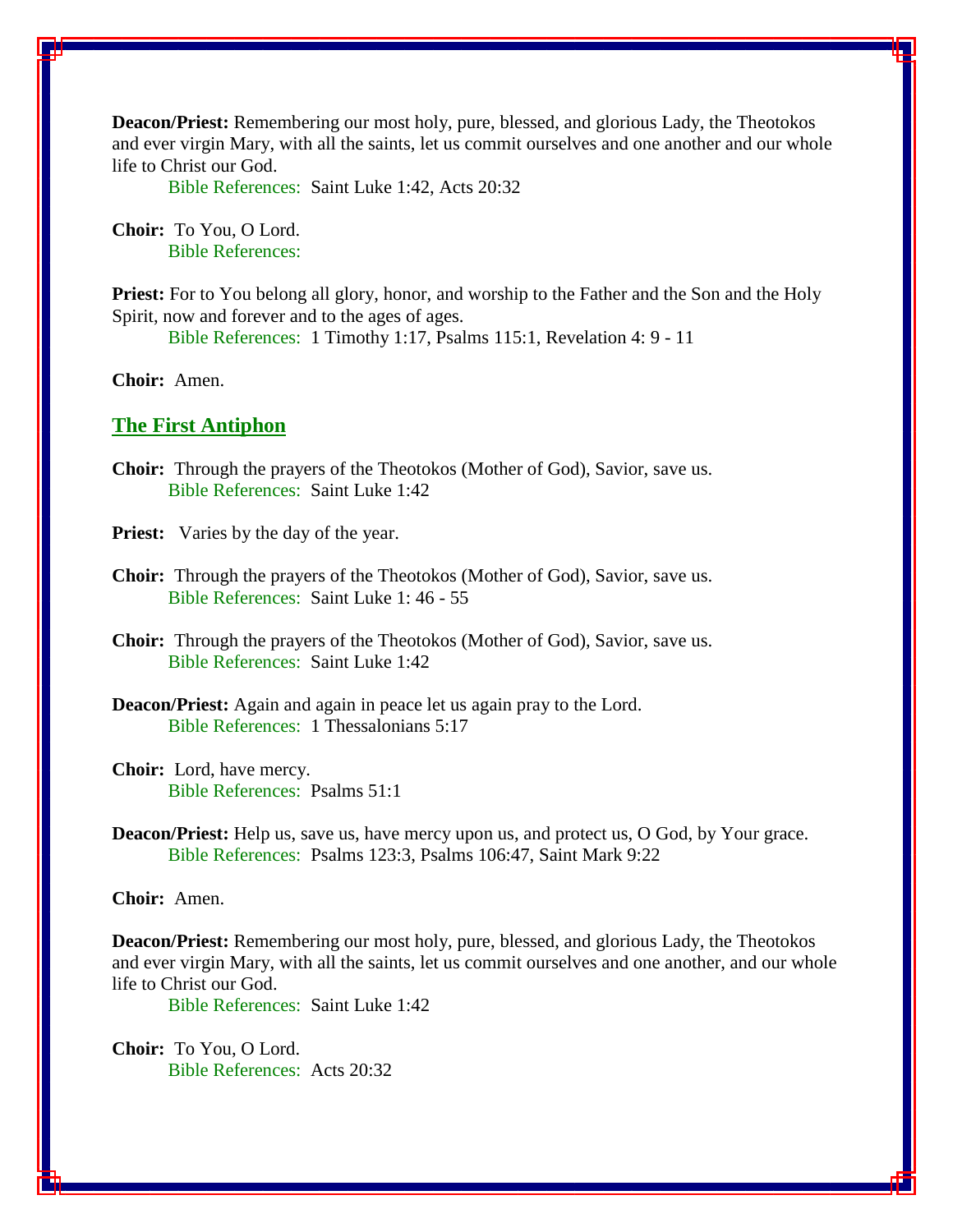**Priest:** For Thine is the majesty, and Thine is the Kingdom and the power and the glory: of the Father, and of the Son, and of the Holy Spirit, now and ever and unto ages of ages.

Bible References: Revelation 8:12, 1 Chronicles 29:11, Saint Matthew 6:13, Daniel 4:34

**Choir:** Amen.

#### **The Second Antiphon**

- **Choir:** Save us, O Son of God, who rose from the dead. To You we sing: Alleluia. Bible References: Saint Matthew 28: 7
- **Choir:** Save us, O Son of God, who rose from the dead. To You we sing: Alleluia. Bible References: Saint Matthew 8:25
- **Choir:** Save us, O Son of God, who rose from the dead. To You we sing: Alleluia. Bible References: Saint Matthew 14:30, Revelation 19: 1 - 4

**Priest:** Glory to the Father, and the Son, and the Holy Spirit, now and forever, and to the ages of ages.

Bible References: Revelation 4:11, Revelation 7:12

**Choir:** Amen. Only begotten Son and Word of God, although immortal You humbled Yourself for our salvation, taking flesh from the holy Theotokos and ever virgin Mary and, without change, becoming man. Christ, our God, You were crucified but conquered death by death. You are one of the Holy Trinity, glorified with the Father and the Holy Spirit-save us.

Bible References: Saint John 3:16, Saint John 1:1, Saint Luke 1:35, Philippians 2:6, Saint John 19:18, Hebrews 2:14, Saint John 17:5, Saint Matthew 8:25

**Deacon/Priest:** Again and again in peace let us again pray to the Lord. Bible References: 1 Thessalonians 5:16

**Choir:** Lord, have mercy.

**Deacon/Priest:** Help us, save us, have mercy upon us, and protect us, O God, by Your grace. Bible References: Psalms 28:9

# **Choir:** Amen.

**Deacon/Priest:** Remembering our most holy, pure, blessed, and glorious Lady, the Theotokos and ever virgin Mary, with all the saints, let us commit ourselves and one another, and our whole life to Christ our God.

Bible References: Saint Luke 1:42, Acts 20:32

**Choir:** To You, O Lord.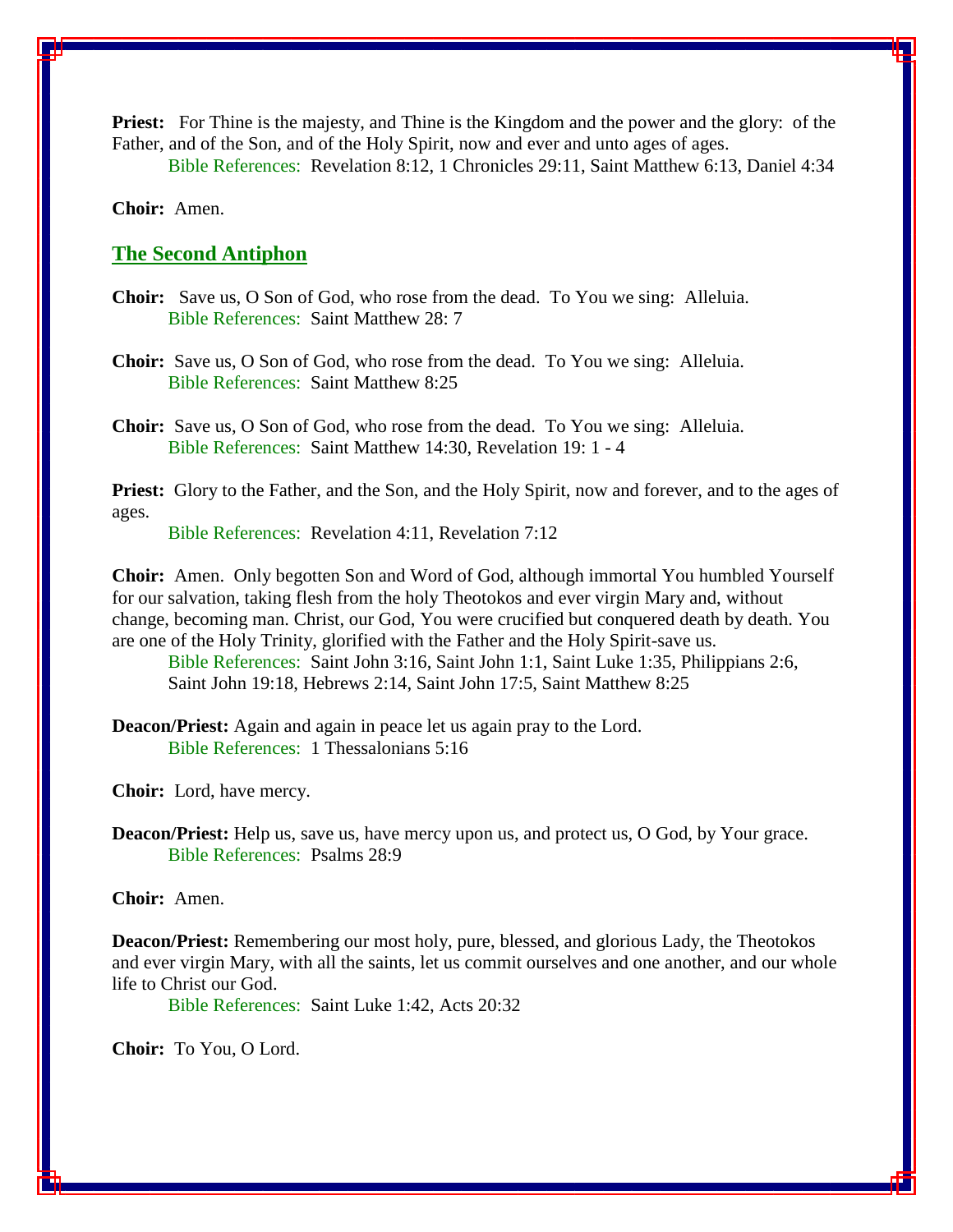**Priest:** For You are a good God and loves mankind, and unto You we ascribe glory: to the Father, and to the Son, and to the Holy Spirit, now and ever and unto ages of ages. Bible References: Psalms 64:1, 1 Timothy 1:17

**Choir:** Amen.

#### **The Third Antiphon**

**Choir:** (The designated verses of the Psalms are sung with the Apolytikion.) Bible References: Psalms 117

#### **The Small Entrance**

**Priest:** Varies by day of the year. Bible References: Saint Luke 16:29

**Deacon/Priest:** Bless Master the Holy Entrance!

**Priest:** Blessed is the entrance of Your saints always, now and forever and to the ages of ages. Amen.

Bible References: Deuteronomy 33:2

**Priest:** Wisdom! Let us attend! Bible References: Proverbs 5:1

**Priest:** Come, let us worship and bow before Christ. Save us, O Son of God who rose from the dead. To You we sing: Alleluia. Bible References: Psalms 95: 2 - 6

**Choir:** O never-failing protectress of Christians and their ever-present intercessor before the Creator: do not be heedless to prayerful voices of sinners, but in your goodness extend your help to us who call upon you with confidence. Hasten, O Mother of God, to intercede for us. You have always protected those who honor you!

#### **The Trisagion Hymn**

**Deacon/Priest:** Let us pray to the Lord. Bible References: Saint Luke 8:47

**Choir:** Lord, have mercy.

**Priest:** For You are Holy, our God, and to You we give glory, to the Father, and the Son, and the Holy Spirit, now and forever to the ages of ages.

Bible References: Saint Mark 1:24, Saint Luke 4:34, Deuteronomy 32:30

**Choir:** Amen. Holy God, Holy Mighty, Holy Immortal, have mercy on us. (Repeat 3 times).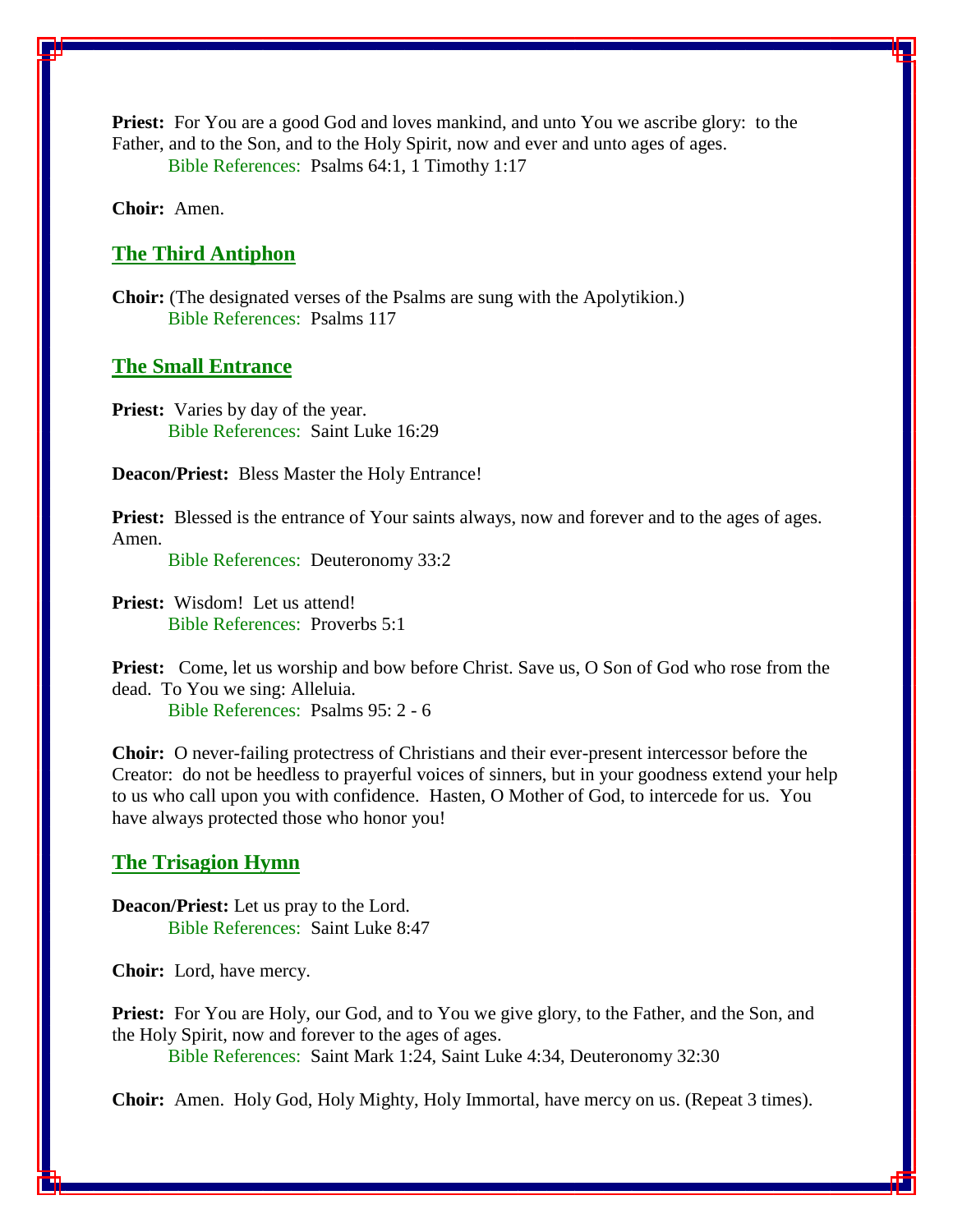Bible References: Isaiah 6:3, Isaiah 57:15, Revelation 4:8, Saint Luke 1:49, Psalms 42:2

**Choir:** Glory to the Father, and the Son, and the Holy Spirit, now and forever to the ages of ages. Amen. Holy Immortal, have mercy on us. Bible References: Psalms 108:5, 1 Timothy 1:17, Saint Matthew 20: 30 - 31, Jude 1:25

**Deacon/Priest:** Again, fervently!

**Choir:** Again, fervently. Holy God, Holy Mighty, Holy Immortal, have mercy on us. Bible References: Leviticus 11: 44 - 45

#### **Reading of the Epistle**

**Deacon/Priest:** Let us attend. Bible References: Proverbs 4:20

**Priest:** Wisdom. Let us attend. Bible References: Proverbs 5:1, Proverbs 1:7

**Reader:** (The Reader repeats the Epistle, which is one of th non-Gospel books of the New Testament, in English.)

**Priest:** Peace be with you. Bible References: Saint John 14:27, Revelation 1:3

**Choir:** Alleluia, Alleluia, Alleluia. Bible References: Revelation 19: 1 - 4

### **Reading of the Gospel**

**Priest:** Wisdom: Arise. Let us hear the Holy Gospel. Peace be with all. Bible References: Proverbs 5:1, Saint John 14:27

**Choir:** And with your spirit. Bible References: Revelation 1:3

**Priest:** The reading is from the Holy Gospel according to Saint (Mathew, Saint Mark, Saint Luke, or Saint John). Let us attend.

**Choir:** Glory to You, O Lord, glory to You. Bible References: Deuteronomy 10:12

Priest: (sings the Gospel.)

**Choir:** Glory to You, O Lord, glory to You. Bible References: Psalms 108:5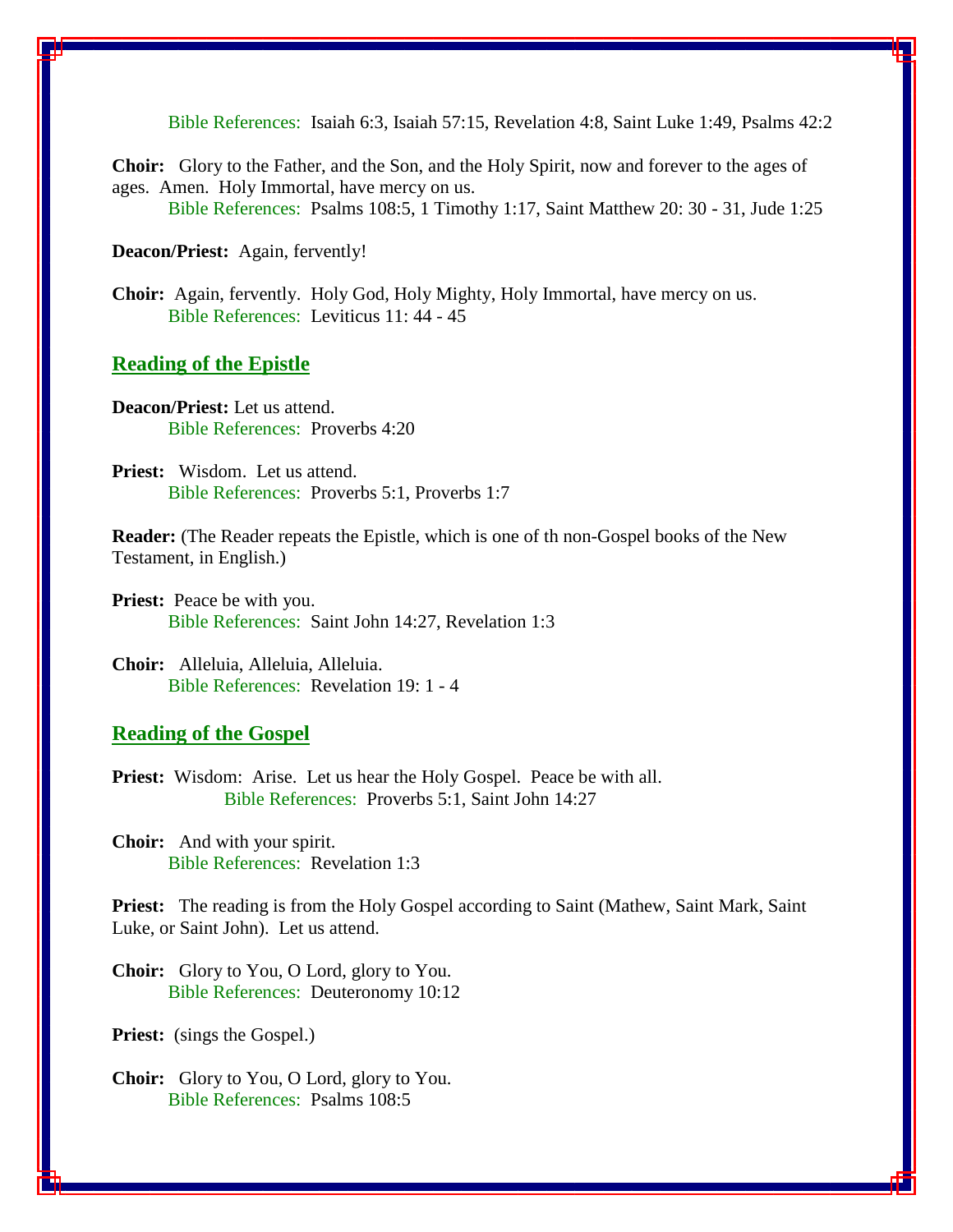# **The Great Entrance**

**Priest:** And grant that by Your power we may give glory to You, the Father, and the Son, and the Holy Spirit, now and forever to the ages of ages. Bible References: 1 Chronicles 29:12

**Choir:** We, who mystically represent the Cherubim, sing the thrice holy hymn to the life giving Trinity. Let us set aside all the cares of life that we may receive the King of all.

Bible References: Saint Matthew 13:22, 1 Chronicles 16:9, Philippians 3:19, Colossians 3: 1 - 2, Colossians 3:10, 1 Chronicles 29: 11 - 12, Psalms 47:7, Revelation 19: 5 - 6

**Priest:** May the Lord God remember all of you in His Kingdom, now and forever to the ages of ages

Bible References: Psalms 106:4

**Choir:** Amen. Invisibly escorted by the angelic hosts. Alleluia, Alleluia, Alleluia.

#### **The Petitions**

**Deacon/Priest:** Let us complete our prayer to the Lord. Bible References: 1 Saint John 1:4, 2 Timothy 3:17

**Choir:** Lord, have mercy.

**Deacon/Priest:** For the precious gifts now offered, let us pray to the Lord. Bible References: Romans 6:23

**Choir:** Lord, have mercy.

**Deacon/Priest:** For this holy house, and for those who enter with faith, reverence, and the fear of God, let us pray to the Lord.

Bible References: 1 Kings 8: 29 - 30

**Choir:** Lord, have mercy.

**Deacon/Priest:** For our deliverance from all affliction, wrath, danger and necessity, let us pray to the Lord.

Bible References: 1 Samuel 26:24

**Choir:** Lord, have mercy.

**Deacon/Priest:** O God, help us, save us, pity and preserve us, by Your grace. Bible References: Psalms 109:26, Psalms 106:47, Psalms 123:3

**Choir:** Amen.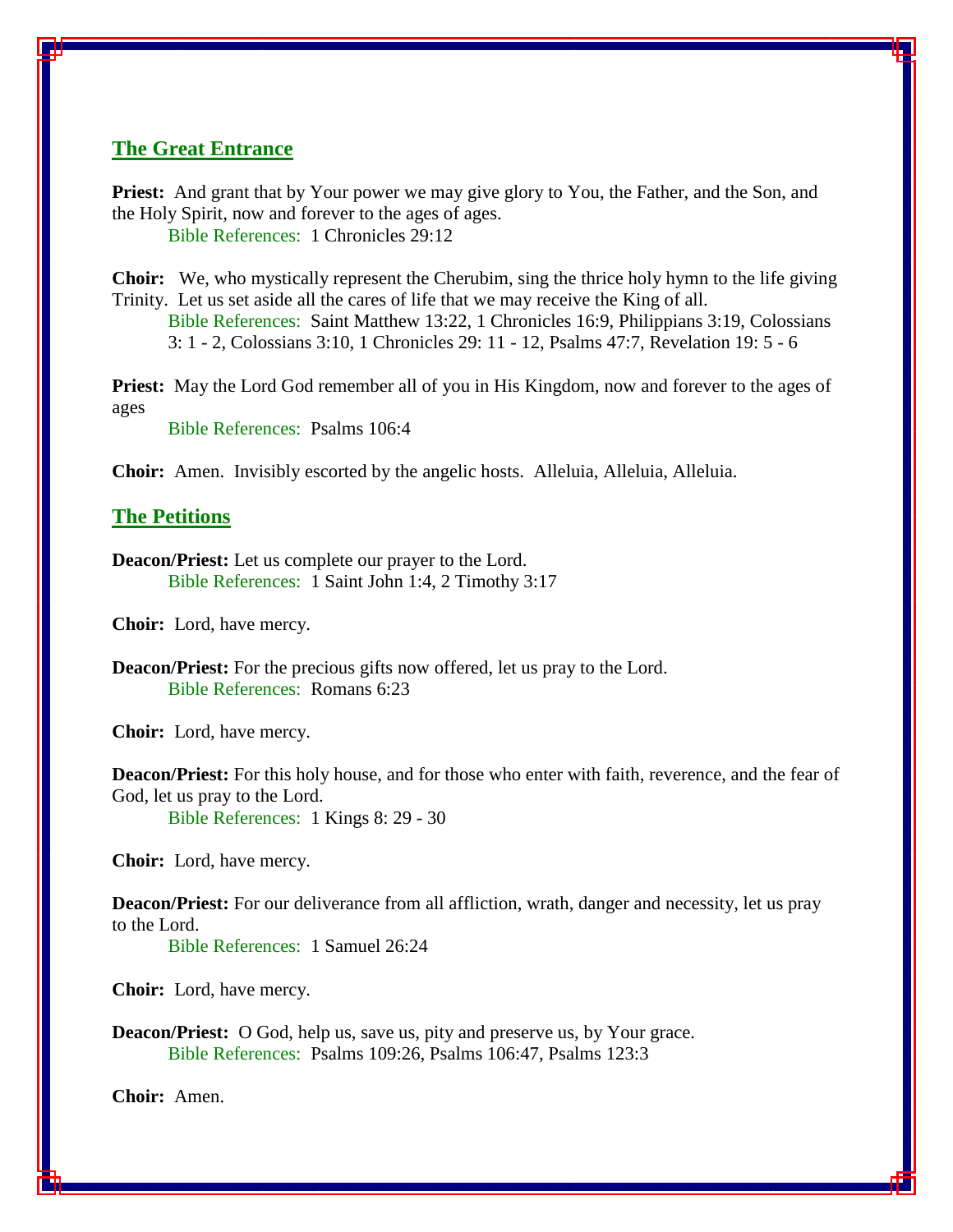**Deacon/Priest:** That this whole day may be perfect, holy, peaceful and sinless, let us ask of the Lord.

Bible References: Saint Matthew 5:48

**Choir:** Grant this, O Lord.

**Deacon/Priest:** For an angel of peace, a faithful guide, a guardian of our souls and bodies, let us ask the Lord.

Bible References: Exodus 23:20, Isaiah 63:9

**Choir:** Grant this, O Lord.

**Deacon/Priest:** For forgiveness and remission of our sins and transgressions, let us ask the Lord. Bible References: Acts 2:38

**Choir:** Grant this, O Lord.

**Deacon/Priest:** For all that is good and beneficial to our souls, and for peace in the world, let us ask the Lord.

Bible References: 1 Timothy 4:8, 2 Corinthians 13:11

**Choir:** Grant this, O Lord.

**Deacon/Priest:** For the completion of our lives in peace and repentance, let us ask the Lord. Bible References: 1 Timothy 2:2

**Choir:** Grant this, O Lord.

**Deacon/Priest:** For a Christian end to our lives, peaceful, without shame and suffering, and for a good account before the awesome judgment seat of Christ, let us ask the Lord. Bible References: Psalms 7:10, 2 Corinthians 5:8

**Choir:** Grant this, O Lord.

**Deacon/Priest:** Remembering our most holy, pure, blessed, and glorious Lady, the Theotokos and ever virgin Mary, with all the saints, let us commit ourselves and one another and our whole life to Christ our God.

Bible References: Acts 20:32

**Choir:** To You, O Lord.

# **The Prayers of the Proskomide**

**Priest:** Through the mercies of Your only begotten Son, with whom you are blessed, together with Your all Holy, Good, and Life-Giving Spirit, now and forever to the ages of ages.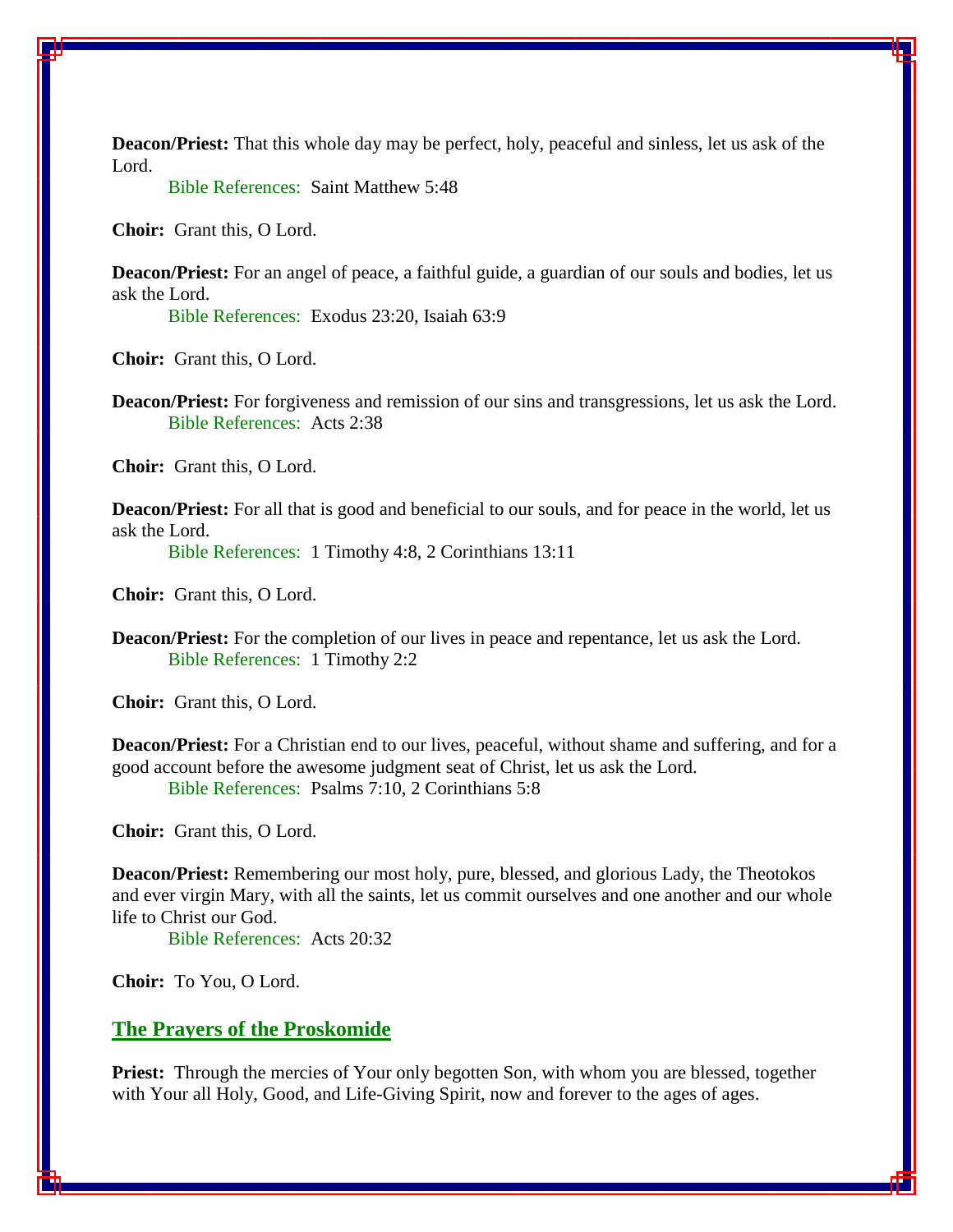Bible References: Saint Matthew 15:32, Saint Luke 7:13, Saint John 4:24

**Choir:** Amen.

**Priest:** Peace be with all. Bible References: Saint John 20:19, Saint John 19:21, Saint John 19:26

**Choir:** And with your spirit.

- **Deacon/Priest:** Let us love one another that with one mind we may confess: Bible References: 1 Saint John 4:7, 1 Peter 3:8, James 5:16, Romans 15: 5 - 6
- **Choir:** Father, Son, and Holy Spirit, Trinity one in essence and inseparable. Bible References: Saint John 1:1, Saint Mark 12:29, Ephesians 4: 6 - 7

**Deacon/Priest:** The doors! The doors! In wisdom, let us attend! Bible References: Saint John 10:9

# **The Creed**

**People:** (The Creed )

 I believe in one God, the Father, the Almighty, Creator of heaven and earth, and of all things visible and invisible.

Bible References: Deuteronomy 6:4

• And in one Lord, Jesus Christ, the only begotten Son of God, begotten of the Father before all ages. Light of Light, true God of true God, begotten, not created, of one essence with the Father, through whom all things were made.

 Bible References: 1 Corinthians 8:6, 1 Timothy 2:5, Ephesians 4:6, Genesis 1:1, Colossians 1:16, Saint John 1:18, Saint John 3:18, Saint John 1:9, Saint John 1:1, Saint John 1:3

 For us and for our salvation, He came down from heaven and was incarnate by the Holy Spirit and the Virgin Mary and became man.

Bible References: Saint John 3:16, Saint Matthew 1:20

He was crucified for us under Pontius Pilate, and He suffered and was buried.

Bible References: Saint John 19: 15 - 16, Saint John 19:42

- On the third day He rose according to the Scriptures. Bible References: 1 Corinthians 15:4
- He ascended into heaven and is seated at the right hand of the Father. Bible References: Acts 2:34, Colossians 3:1
- He will come again in glory to judge the living and the dead. His kingdom will have no end.

Bible References: Acts 1:11, Acts 10:42, Saint Luke 1:33

 And in the Holy Spirit, the Lord, the Giver of Life, who proceeds from the Father, who together with the Father and the Son is worshiped and glorified, who spoke through the prophets.

Bible References: Saint John 15:26, Saint John 17: 1 - 2, Hebrews 1:1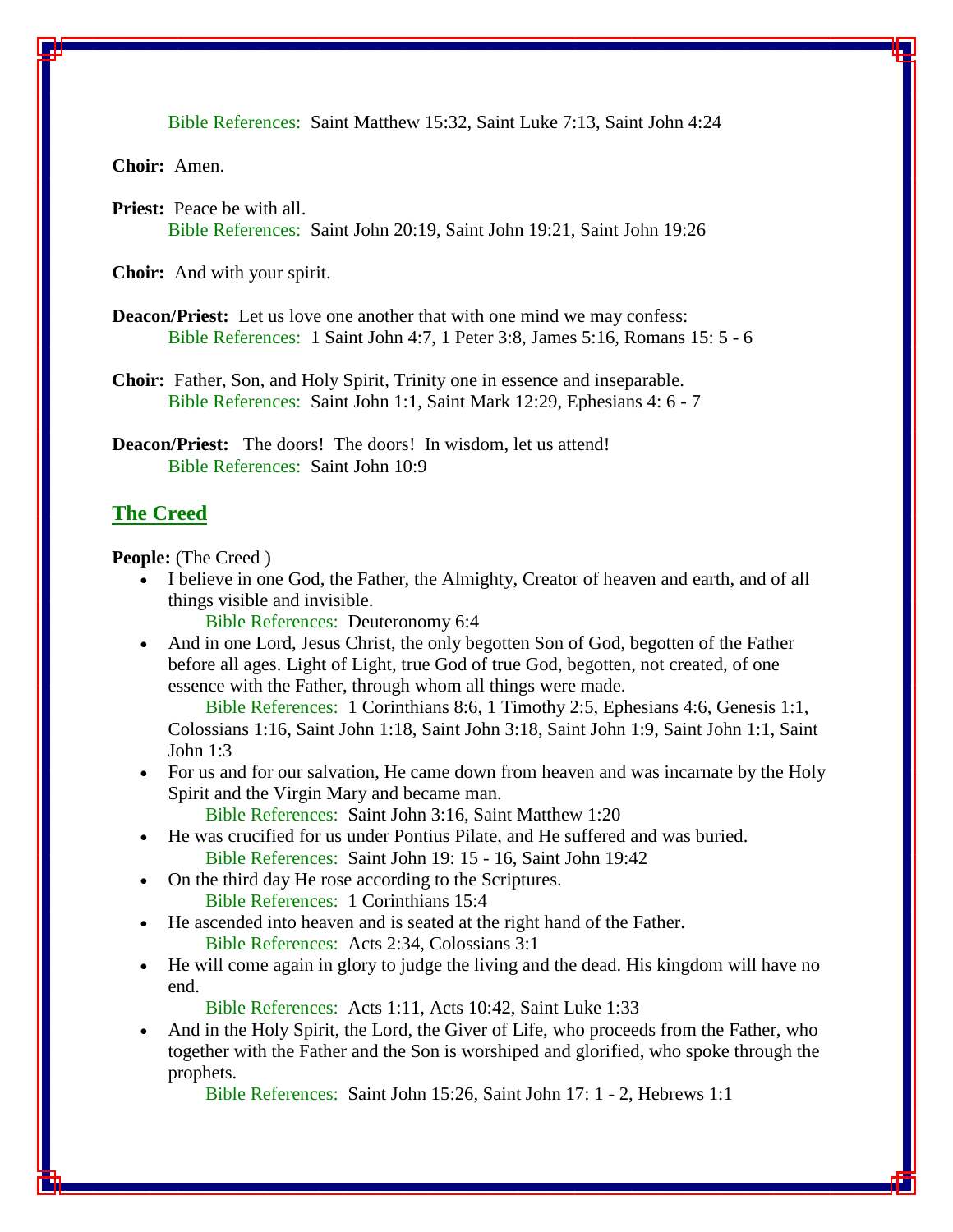- I believe in one, holy, catholic, and apostolic Church. Bible References: Saint Mark 16:16
- I acknowledge one baptism for the forgiveness of sins. Bible References: Ephesians 4:5
- I expect the resurrection of the dead Bible References: Saint John 6: 39 - 40, Acts 24:15
- and the life of the age to come. Amen. Bible References: Saint Luke 18:30

# **The Holy Anaphora**

**Deacon/Priest:** Let us stand well. Let us stand in awe. Let us attend, that we may present the holy offering in peace.

Bible References: Leviticus 3:1

**Choir:** Mercy and peace, a sacrifice of praise. Bible References: Hebrews 13:15

**Priest:** The grace of our Lord Jesus Christ, and the love of God the Father, and the communion of the Holy Spirit, be with all of you. Bible References: 2 Corinthians 13:14

**Choir:** And with your spirit. Bible References: 2 Timothy 4:22

**Priest:** Let us lift up our hearts. Bible References: Lamentations 3:41

**Choir:** We lift them up to the Lord. Bible References: Hebrews 10:22

**Priest:** Let us give thanks to the Lord. Bible References: 2 Thessalonians 1:3, Psalms 35:18

**Choir:** It is proper and right. Bible References: Saint John 10:30, Saint Mark 12:29, Saint Mark 15:34, Colossians 1:19

**Deacon/Priest:** Singing the victory hymn, proclaiming, crying out, and saying: Bible References: Isaiah 12:5, Psalms 106:47

**Choir:** Holy, Holy, Holy, Lord of hosts, heave and earth are filled with Your glory. Hosanna in the highest. Blessed is he who comes in the name of the Lord. Hosanna to God in the highest. Bible References: Romans 9:29, Isaiah 6:3, Saint Mark 11:10, Saint Matthew 21:9

**Priest:** Take, eat, this is My Body which is broken for you for the forgiveness of sins. Bible References: Saint Matthew 26:26, 1 Corinthians 11: 23 - 25, Saint John 6:51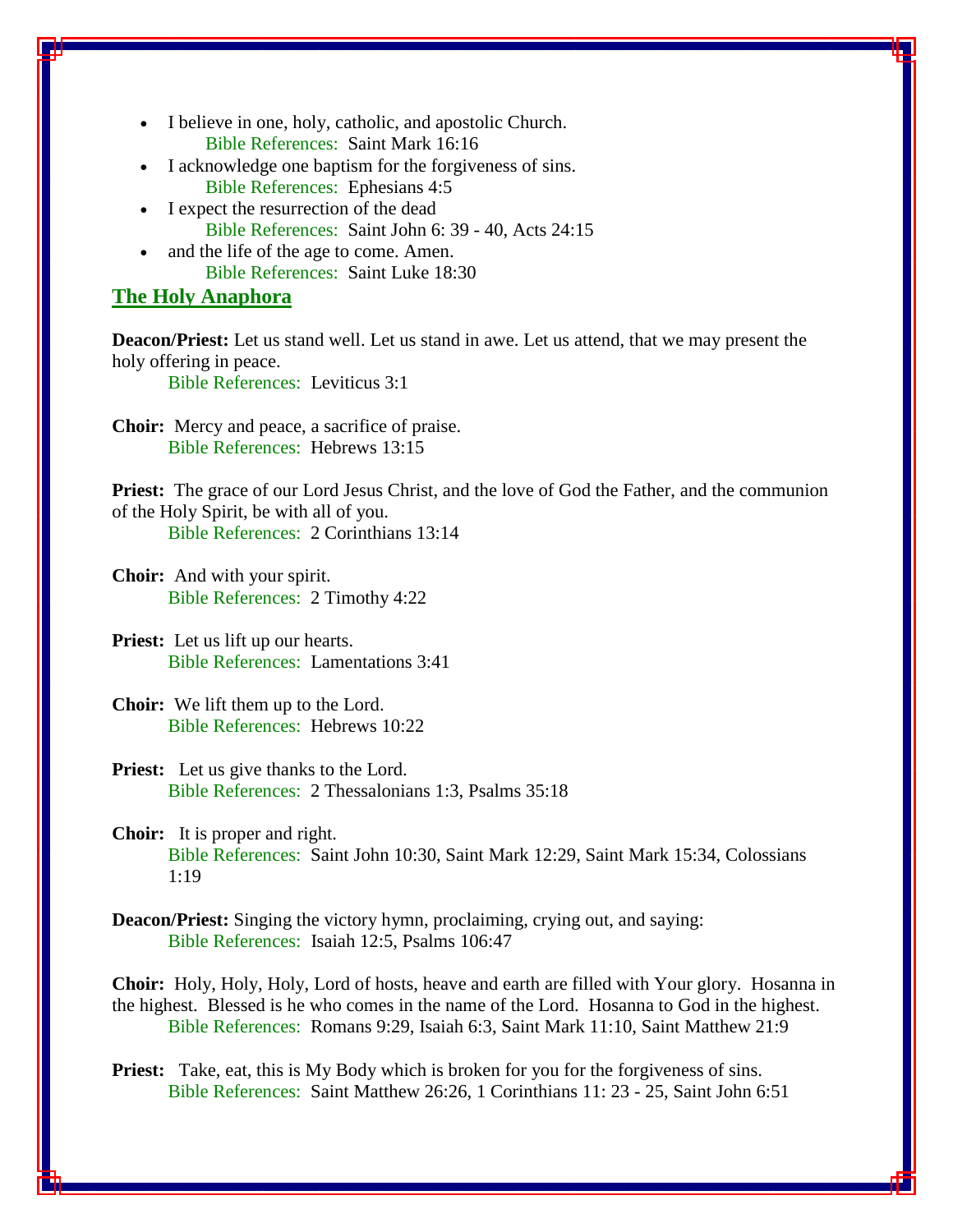**Choir:** Amen.

**Priest:** Drink of it, all of you, this is My Blood of the new Covenant which is shed for you and for many for the forgiveness of sins.

Bible References: Saint Matthew 26: 27 - 28, Saint Mark 14: 23 - 24, 1 Corinthians 11:25

**Choir:** Amen.

**Deacon/Priest:** We offer to You these gifts from Your Own gifts in all and for all. Bible References: 1 Chronicles 29:14, 1 Cronicles 29:15

**Choir:** We praise You, we bless You, we give thanks to You, and we pray to You, O Lord our God.

Bible References: Psalms 146:1, Psalms 134:1, Paslms 5:2

**Priest:** Especially for our most holy, pure, blessed, and glorious Lady, the Theotokos (Mother of God) and ever virgin Mary.

Bible References: Saint Luke 1:42, Saint Matthew 1:20

**Choir:** It is truly right to bless you, Theotokos, ever blessed, most pure, and mother of our God. More honorable than the Cherubim, and beyond compare more glorious than the Seraphim, without corruption you gave birth to God the Word. We magnify you, the true Theotokos. Bible References: Saint Luke 1:48, Saint Luke 1:28, Saint Luke 1:35

**Priest:** Above all, remember, Lord, our Archbishop {Name}. Grant that he may serve Your holy churches in peace. Keep him safe, honorable, and healthy for many years, rightly teaching the word of Your truth. And grant that with one voice and one heart we may glorify and praise Your most honored and majestic name, of the Father and the Son and the Holy Spirit, now and forever and to the ages of ages.

Bible References: Philippians 1:1, 2 Timothy 2:15, Philemon 1:1, Psalms 21: 4 - 5, Romans 15:6, Philippians 2: 9 - 10, Acts 4:32

**Choir:** Amen.

**Priest:** The mercy of our great God and Saviour Jesus Christ be with all of you. Bible References: Philippians 4:9, 2 Timothy 1: 13 - 14, Ephesians 6: 23 - 24

**Choir:** And with your spirit.

**Deacon/Priest:** Having remembered all the saints, let us again in peace pray to the Lord. Bible References: Psalms 112:6

**Choir:** Lord, have mercy.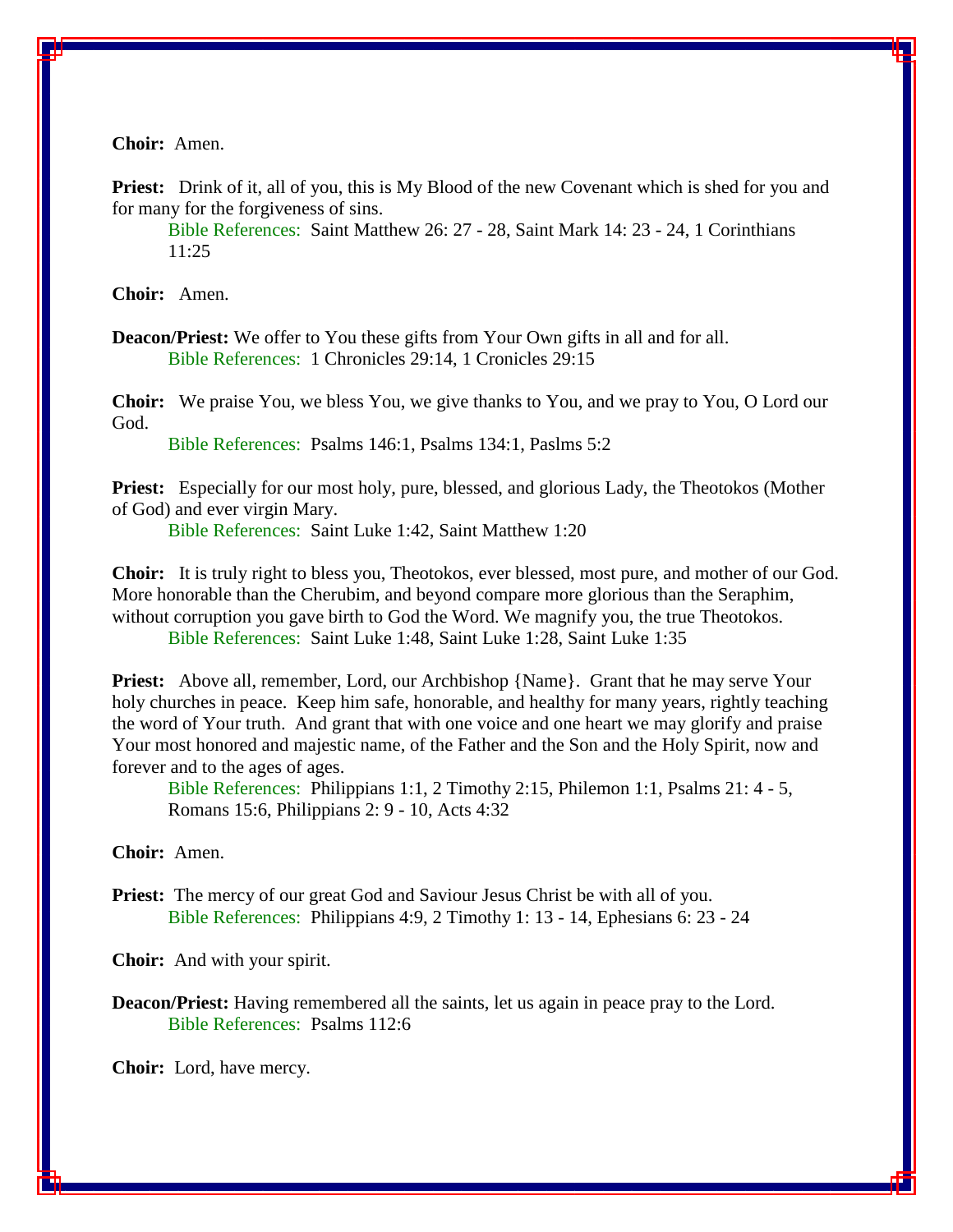**Deacon/Priest:** For the precious Gifts offered and consecrated, let us pray to the Lord. Bible References: Romans 6: 22 - 23, Hebrew 6:4

**Choir:** Lord, have mercy.

**Deacon/Priest:** That our loving God who has received them at His holy, heavenly, and spiritual altar as an offering of spiritual fragrance, may in return send upon us divine grace and the gift of the Holy Spirit, let us pray to the Lord.

 Bible References: Ephesians 2:4, Philippians 4:18, Saint John 15:26, Saint John 16:7, Saint John 1:17, Ephesians 2:8, Acts 2:38, Acts 5:32

**Choir:** Lord, have mercy.

**Deacon/Priest:** For our deliverance from all tribulation, wrath, danger, and necessity, let us pray to the Lord.

Bible References: 1 Samuel 26:24, Ephesians 4:31, Philippians 4:19

**Choir:** Lord, have mercy.

**Deacon/Priest:** Help us, save us, have mercy on us, and keep us, O God, by Your grace. Bible References: Saint Mark 9:22, Psalms 106:47, Psalms 123:3

**Choir:** Amen.

**Deacon/Priest:** That the whole day may be perfect, holy, peaceful, and sinless, let us ask of the Lord.

Bible References: 1 Saint John 3:9

**Choir:** Grant this, O Lord.

**Deacon/Priest:** For an angel of peace, a faithful guide, a guardian of our souls and bodies, let us ask of the Lord.

Bible References: Psalms 34:7

**Choir:** Grant this, O Lord. Bible References: 1 Samuel 1:17

**Deacon/Priest:** For pardon and remission of our sins and offences, let us ask of the Lord. Bible References: Act 2:38

**Choir:** Grant this, O Lord.

**Deacon/Priest:** For all things good and profitable for our souls, and peace for the world, let us ask of the Lord.

Bible References: 2 Timothy 4:8, 2 Timothy 3:16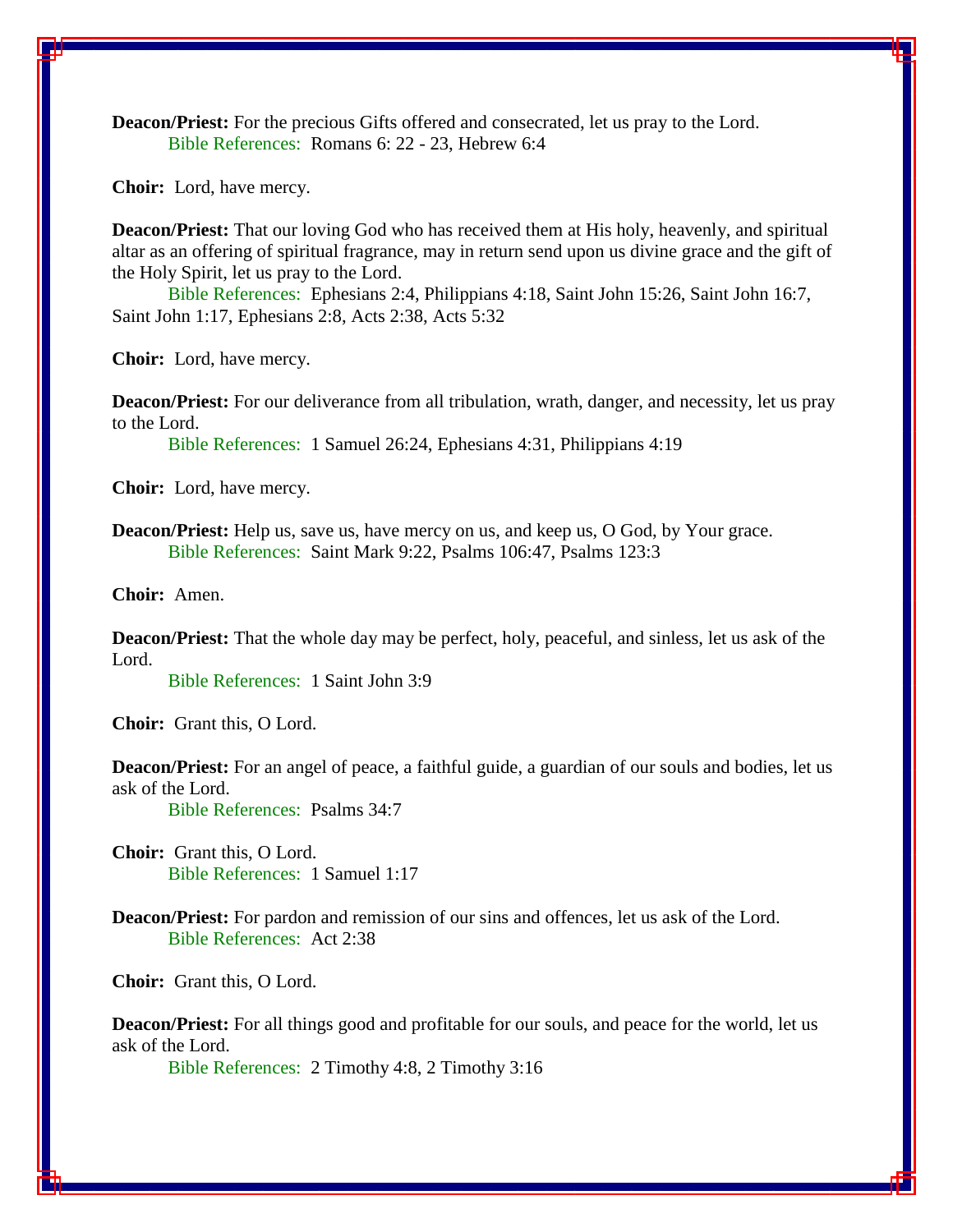**Choir:** Grant this, O Lord. Bible References: Proverbs 10:24

**Deacon/Priest:** That we may complete the remaining time of our life in peace and repentance, let us ask of the Lord. Bible References: Acts 5:31, Saint John 14:27

**Choir:** Grant this, O Lord. Bible References: 1 Chronicles 4:10

**Deacon/Priest:** For a Christian ending to our life, painless, blameless, peaceful, and a good defense before the dread judgment seat of Christ, let us ask of the Lord. Bible References: Philippians 2:15, 1 Thessalonians 5:23

**Choir:** Grant this, O Lord.

**Deacon/Priest:** Having asked for the unity of the faith and for the communion of the Holy Spirit, let us commit ourselves, and one another, and our whole life to Christ our God. Bible References: Saint John 17:11, 2 Corinthians 13:13, 1 Peter 3:8

**Choir:** To You, O Lord.

**Priest:** And make us worthy, Master, with confidence and without fear of condemnation, to dare call You, the heavenly God, Father, and to say: Bible References: Philippians 1:20, Ephesians 3:12, 1 Corinthians 11:34

# **The Lord's Prayer**

**People:** (The Lord's Prayer.)

Our Father, who art in heaven, hallowed be Your name. Your kingdom come. Your will be done, on earth as it is in heaven. Give us this day our daily bread; and forgive us our trespasses, as we forgive those who trespass against us; and lead us not into temptation, but deliver us from evil. Bible References: Saint Matthew 6: 9 - 13

**Priest:** For Yours is the kingdom and the power and the glory of the Father, and of the Son, and of the Holy Spirit, now and forever to the ages of ages.

Bible References: 1 Chronicles 29:11

**Choir:** Amen.

**Priest:** Peace be with all.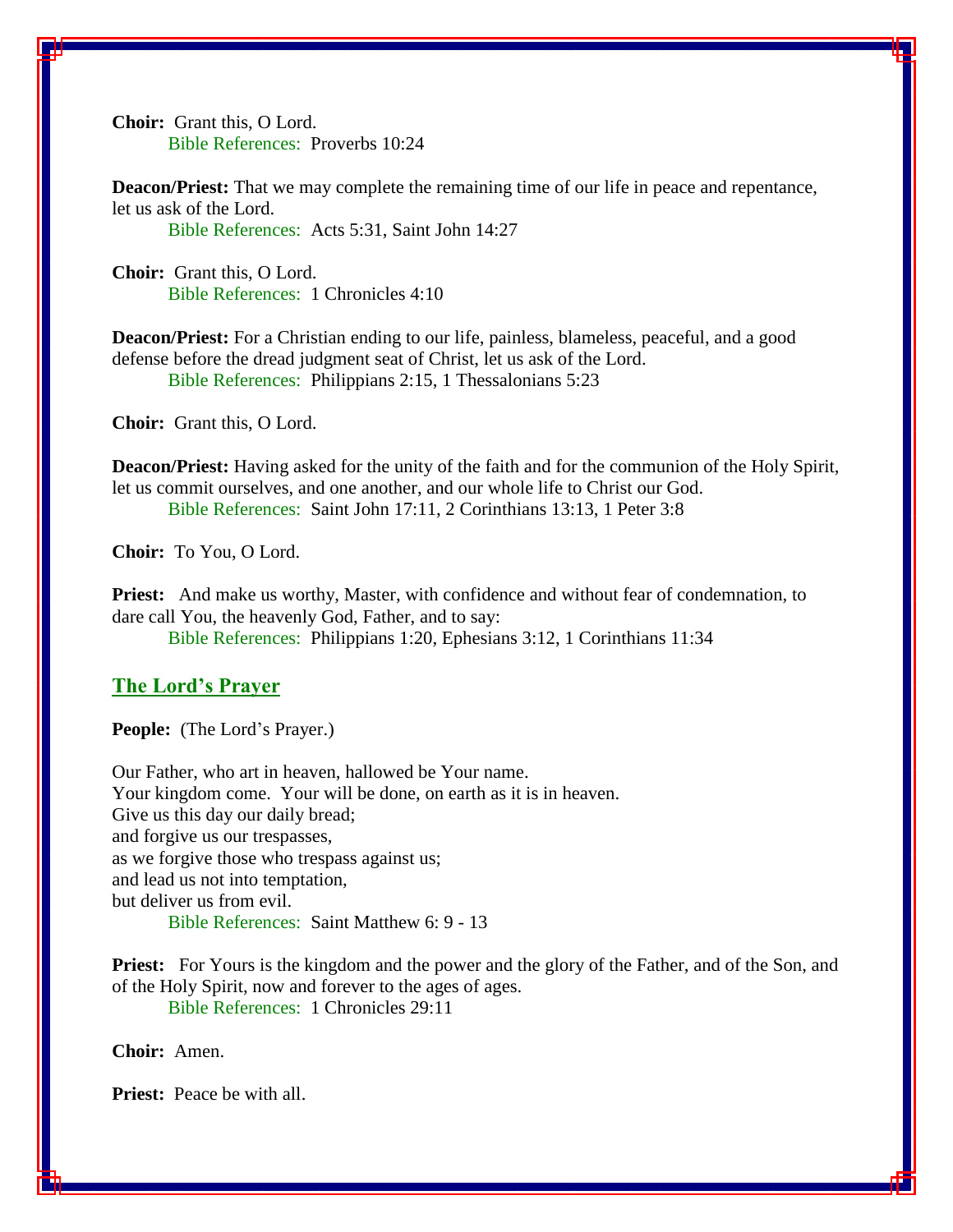Bible References: 1 Peter 5:14

**Choir:** And with your Spirit. Bible References: Galatians 6:18, 2 Timothy 4:22

**Deacon/Priest:** Let us bow our heads to the Lord. Bible References: Exodus 4:31

**Choir:** To You, O Lord.

**Priest:** By the grace, mercy, and love for us of Your only begotten Son, with whom You are blessed, together with Your all holy, good, and life giving Spirit, now and forever and to the ages of ages.

Bible References: 2 Peter 1:2

**Choir:** Amen.

# **Holy Communion**

**Deacon/Priest:** Let us attend. Bible References: Psalms 142:6, Psalms 130: 1 - 2

**Choir:** One is Holy, one is Lord, Jesus Christ, to the glory of God the Father. Amen. Bible References: Saint Mark 1:24, 1 Corinthians 8:6, Philippians 2:11

#### **The Communion Hymn**

**Choir:** Praise the Lord from the heavens; praise Him in the highest. Alleluia, Alleluia, Alleluia.

Bible References: Psalms 148:1

#### **People (Before Receiving Holy Communion):**

I believe, O Lord, and I confess that You are truly the Christ the Son of the living God who came into the world to save sinners, of whom I am first. I believe also that this is truly Your own most pure Body, and that this is truly You own precious Blood. Therefore, I pray to You: have mercy upon me and forgive my transgressions both voluntary and involuntary, of word and of deed, committed in knowledge or in ignorance. And make me worth to partake without condemnation of Your most pure Mysteries, for the remission of my sins, and unto life everlasting. Amen. Of Your Mystical Supper, O Son of God, accept me today as a communicant; for I will not speak of Your Mystery to Your enemies, neither like Judas will I give You a kiss; but like the thief will I confess You: Remember me, O Lord, in Your kingdom.

**Priest:** The holy Gifts are for the holy. Bible References: 1 Corinthians 8:6, Leviticus 6:18, Leviticus 6:29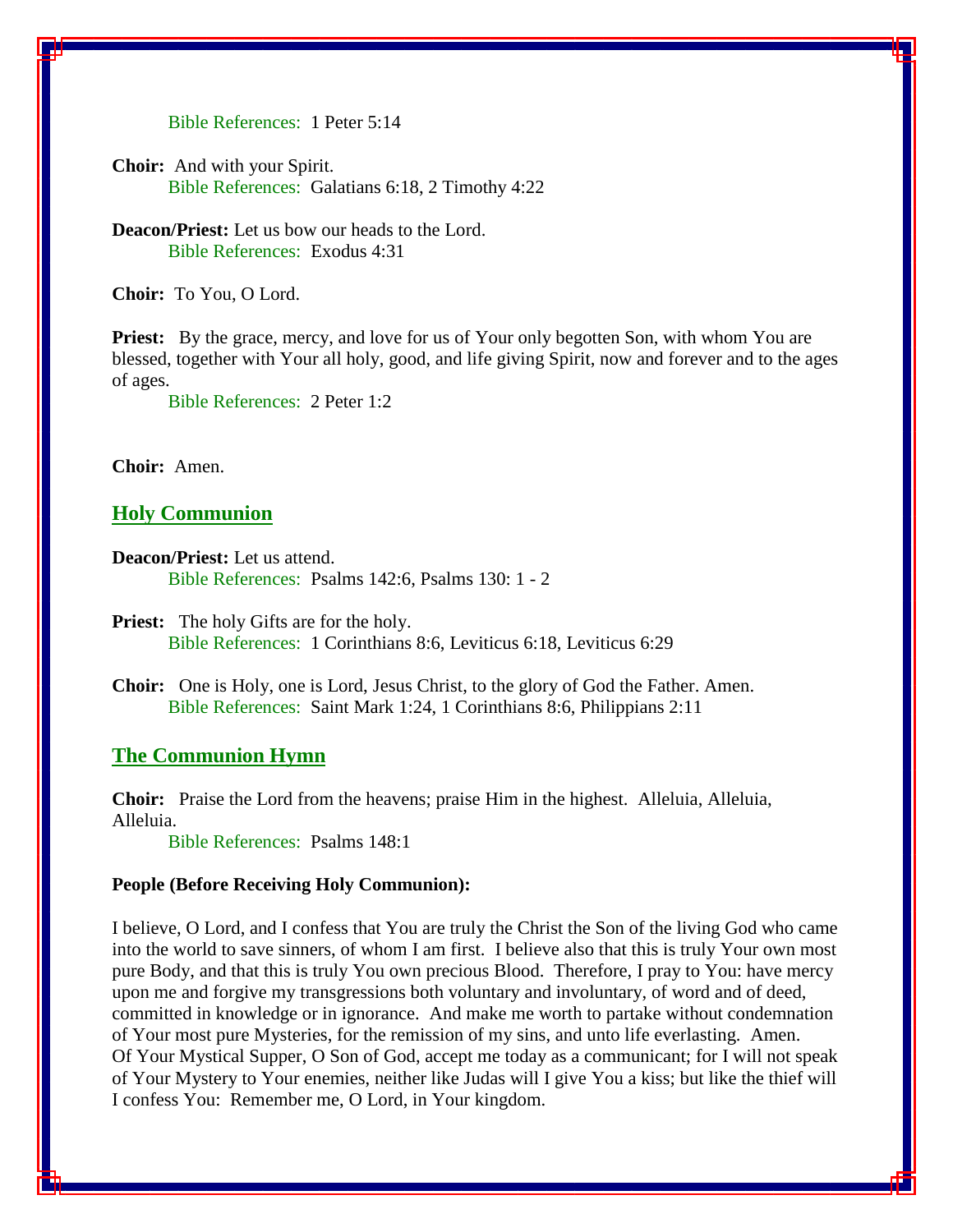May the communion of Your holy Mysteries be neither to my judgment, nor to my condemnation, O Lord, but to the healing of soul and body.

 Bible References: Saint Matthew 16:16, 1 Timothy 1:15, Saint Matthew 26:26, Saint Matthew 26:28, Psalms 51:1, Leviticus 4: 27 - 28, Saint John 5:24, Saint John 3:36, 1 Timothy 3:9, Saint Mark 14:45, Saint Luke 23: 42 - 43, Psalms 4:4, 1 Corinthians 11:29, Saint Matthew 9:35

**Priest:** Approach with the fear of God, faith, and love.

 Bible References: 2 Timothy 1:13, Proverbs 1:7, Hebrews 10:22, 1 Peter 1: 7 - 8, James 4:8

**Orthodox Christians:** (Go up to receive Holy Communion.) (After everyone is finished receiving Holy Communion, we continue...)

**Priest:** Save, O God, Your people and bless Your inheritance. Bible References: Psalms 28:9

**Choir:** We have seen the true light; we have received the heavenly Spirit; we have found the true faith, worshiping the undivided Trinity, for the Trinity has saved us.

Bible References: Saint John 1:9, Ephesians 2:22, Saint Mark 12:29, Saint John 1:1, Ephesians 4: 6 - 7

**Priest:** Always, now and forever and to the ages of ages. Bible References: Hebrews 13:8

**Choir:** Amen.

#### **The Prayer of Thanksgiving**

**Deacon/Priest:** Let us attend. Having partaken of the divine, holy, pure, immortal, heavenly, life giving, and awesome Mysteries of Christ, let us worthily give thanks to the Lord. Help us, save us, have mercy upon us, and protect us, O God, by Your grace.

 Bible References: Ephesians 3:9, 1 Timothy 1:17, Hebrews 3:1, Colossians 1:26, Saint John 6:33, Psalms 45:4, Psalms 47:2

**Choir:** Amen.

**Deacon/Priest:** Having prayed for a perfect, holy, peaceful, and sinless, day, let us commit ourselves, and one another, and our whole life to Christ our God. Bible References: Acts 20:32

**Choir:** To You, O Lord.

**Priest:** For You are our sanctification and to You we give glory, to the Father and the Son and the Holy Spirit, now and forever and to the ages of ages.

Bible References: 1 Thessalonians 5:2, 1 Corinthians 1:30, 1 Corinthians 6:11